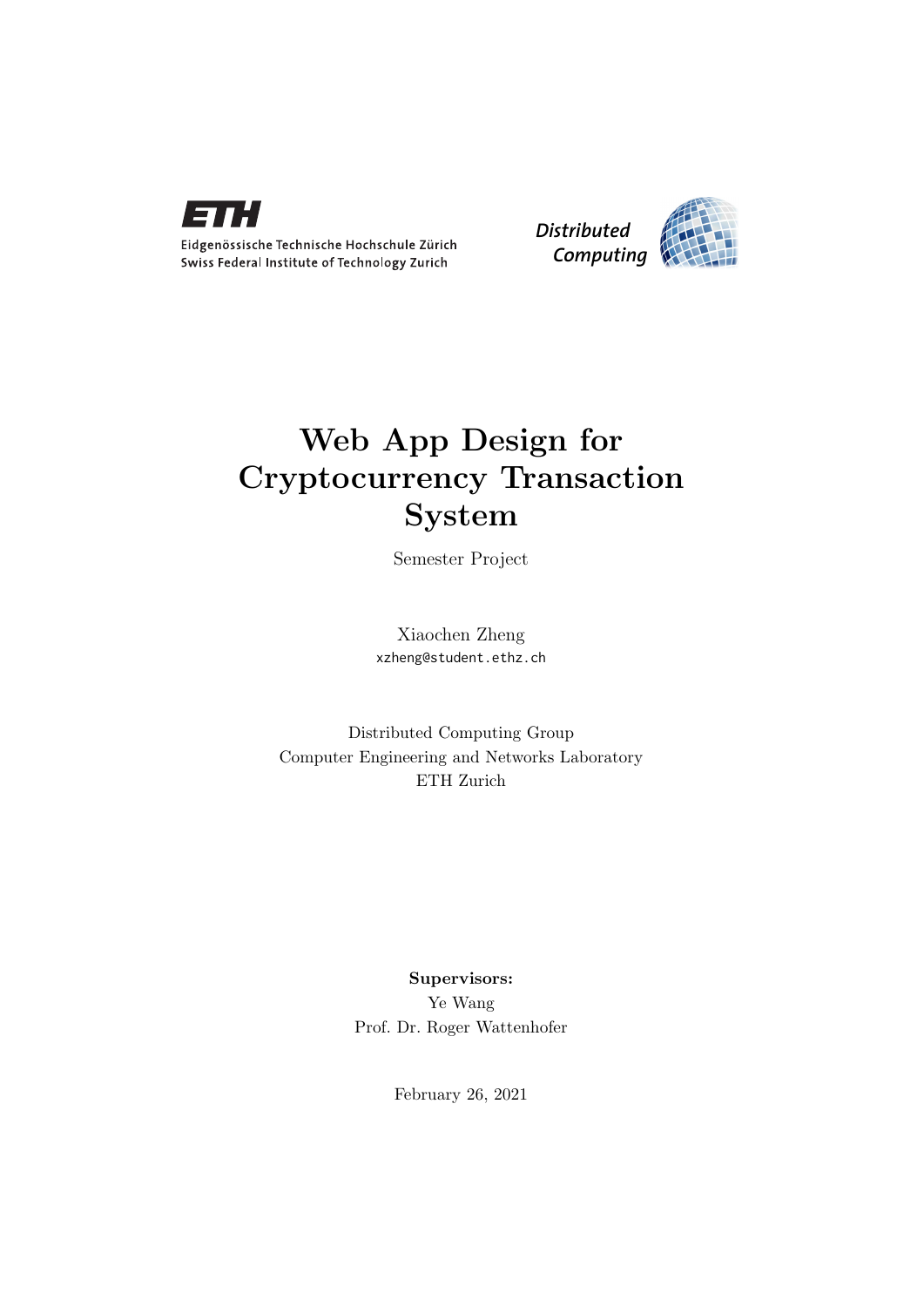## Abstract

The project provides a new idea to design a crypto-transaction application. There are two main goals we want to achieve in this project. The first one is that we want provide an easier conversion between physical and digital money. The second goal is to build a pure tokenbased transaction system. We print digital cryptocurrency into physical notes, which means the physical notes store the value of cryptocurrency directly. In order to achieve these goals, we designed an Android App and a Web App. This report will focus on the design and development of the Web App as well as its function and interaction with database.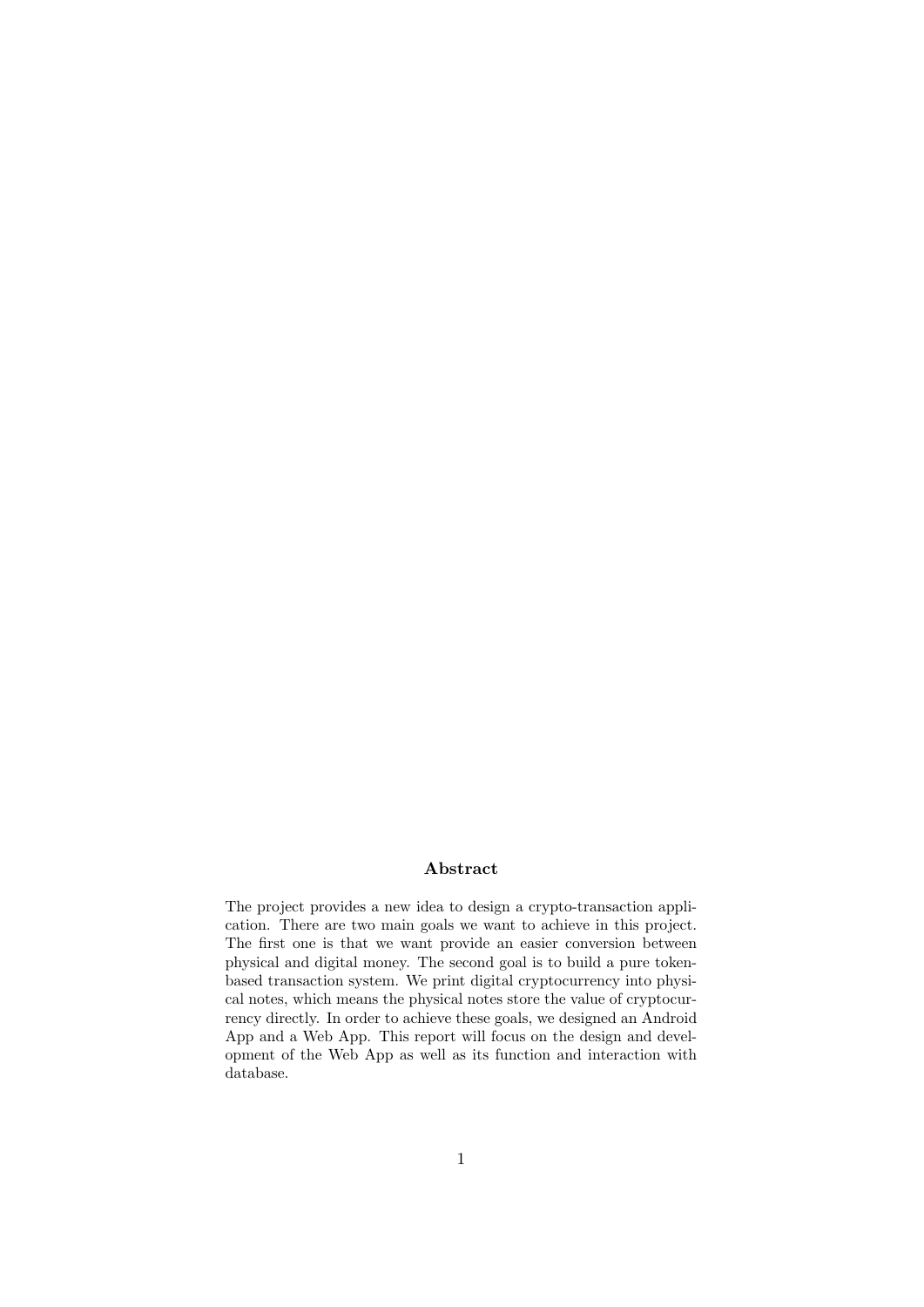# 1 Background and Motivation

#### 1.1 Background

The few years have seen two new types of digital money emerge. Centralized virtual currencies, usually for the purpose of transacting in social and gaming economies, and cryptocurrencies, which aim to eliminate the need for financial intermediaries by offering direct peer-to-peer online payments[\[1\]](#page-15-0)[\[2\]](#page-15-1).

Blockchain is the core support technology for the digital cryptocurrency system represented by Bitcoin[\[3\]](#page-15-2). The advantage of blockchain technology is decentralization, which enables peer-to-peer transactions, coordination, and collaboration based on decentralized credit in a distributed system. The nodes in the distributed system do not need to trust each other. By applying data encryption, timestamps, distributed consensus, and economic incentives, the blockchain technology can provide a solution to the problems of high cost, low efficiency, and insecure data storage that commonly exist in centralized institutions. With the rapid development and popularity of Bitcoin in recent years, the research and application of blockchain technology have also shown explosive growth. The blockchain technology is considered to be the fifth disruptive innovation in computing paradigm after mainframe, personal computer, Internet, and mobile/social network, and the fourth milestone in the history of human credit evolution after blood relatives' credit, precious metal credit, and central bank bills credit[\[4\]](#page-15-3). Blockchain technology is the prototype of the next generation of cloud computing, which is expected to completely reshape human social activities like the Internet and transform from the current Internet of information to the Internet of value.

The cryptocurrency transaction system (also known as the cryptocurrency/digital wallet) is a tool to interact with Blockchain. It is an application, program, or service to store the public and/or private keys for cryptocurrency transactions[\[5\]](#page-15-4). Digitalization has become widely popular in society, especially among low-income communities[\[6\]](#page-15-5). Digital wallet has the advantages of keeping records of transactions, delayed payments, and security of money. It also allows the creation of payment histories for individuals that can be used to assess their financial credibility.

However, concerning the issue of managing easy daily payments, the debate arises about which payment mechanism - cash or digital - is better[\[7\]](#page-15-6)? Although one of the advantages of digital cryptocurrencies is that they guarantee the removal of the physical constraint of 'attendance' that comes with cash or physical notes, sometimes this point can also become the opposite side. Since the network does not cover everywhere, how do people make the payment when they don't carry any cash and don't have an Internet connection? Or what to do if the mobile device runs out of battery. Meanwhile, research on how to design digital transaction systems tends to treat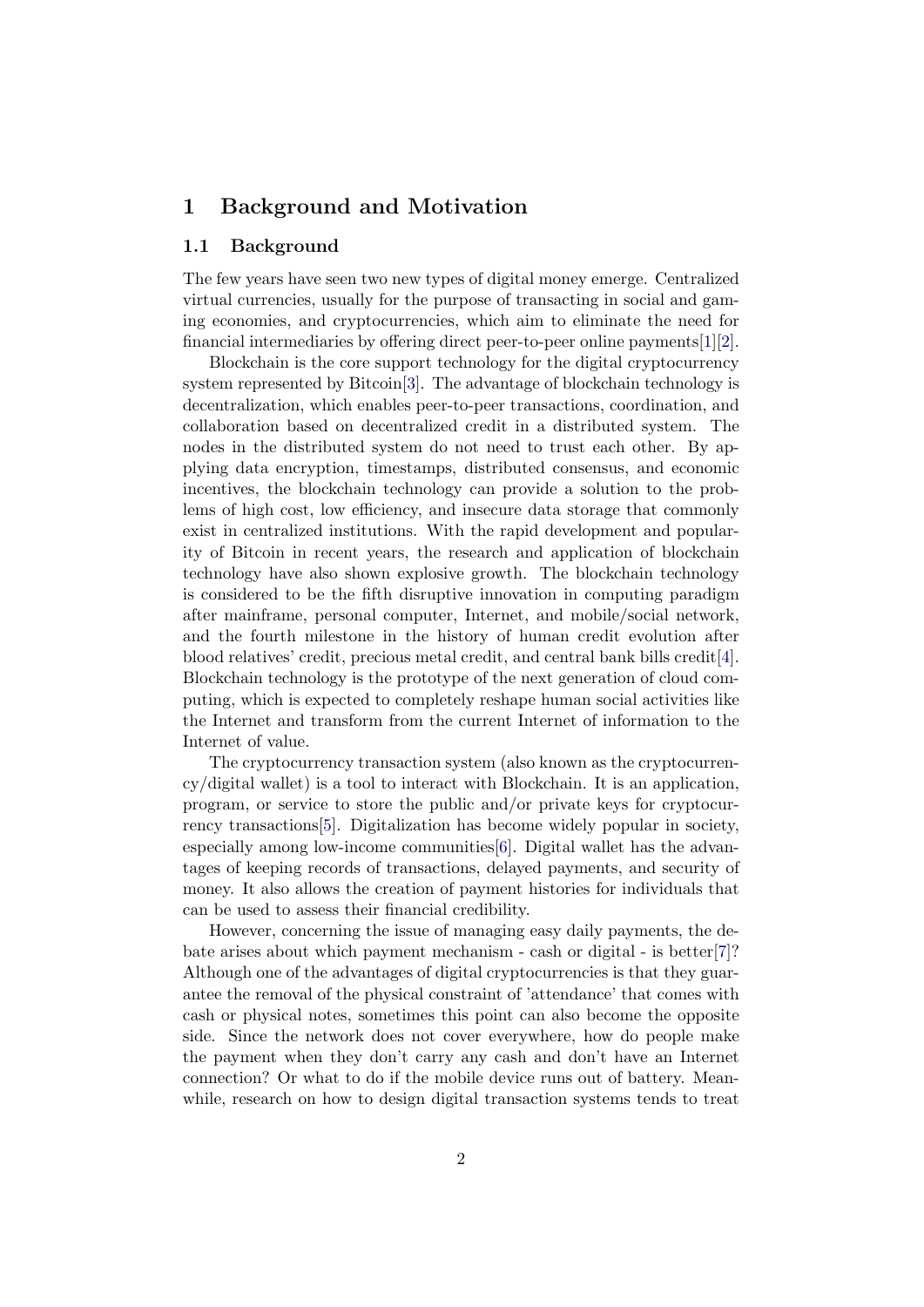payments as a transactional matter, and usability concerns tend to focus on balancing transaction speed with security[\[8\]](#page-15-7)[\[9\]](#page-15-8). Ferreira et al.[\[10\]](#page-15-9)[\[11\]](#page-15-10) showed that the speed of the transaction was not the only concern of users, because of the social context and social relationships in which the transactions take place to have consequences for the user experience. The trustworthiness of payment systems, whether cash or digital, are socially constructed[\[12\]](#page-16-0). Furthermore, some features of the digital transaction system make it less trustworthy than cash to people[\[7\]](#page-15-6) like the non-tangibility of exchange.

Kaye et al.[\[13\]](#page-16-1) proposed suggestions on how to make digital payments more trustworthy based on the user's experience. It is shown that to some extent, the emotional components of the decisions that people make around money dominate the user's preference. While some of the decisions people make may be irrational from a purely financial perspective, they are a combination of personal feelings and values. Personal aspects should be incorporated into the financial domain when designing transaction systems. Meanwhile, users should feel secure when the system is used to track their transactions and manage their assets. That inspire us to design systems based on not only the financial rules but also the real world daily practices, rather than idealized concepts for optimizing financial transactions. Considering these aspects, making digital cryptocurrencies physical would be feasible. There are two related work about physical cryptocurrencies.

The Bristol Pound is a 'mixed-media' currency: payments can be performed using physical printed notes, online via a browser, and using a platform independent text messaging system on mobile devices[\[10\]](#page-15-9). But users can print notes only from a limited number of facilities in the city.

The other instance is Kong - an instance of physical cryptocurrencies<sup>[1](#page-3-0)</sup>.

'Kong is a hybrid cryptocurrency that consists of both physical notes and digital tokens. Transactions in physical Kong notes are offline. They do not require any accompanying digital transaction to be valid and they are immune to factors that adversely effect on-chain transactions like spikes in transaction costs or network congestion.'

#### <span id="page-3-1"></span>1.2 Motivation

With the rise of digital payments in recent decades, people are becoming more and more accustomed to electronic payments. But cash still accounts for a large portion of global transactions. Currently, to withdraw or deposit money, we must go to a bank counter or an ATM. But this is inconvenient and even unsafe due to the current pandemic. Therefore, we hope that our transaction model can avoid this inconvenience.

<span id="page-3-0"></span> $1$ https://kong.cash/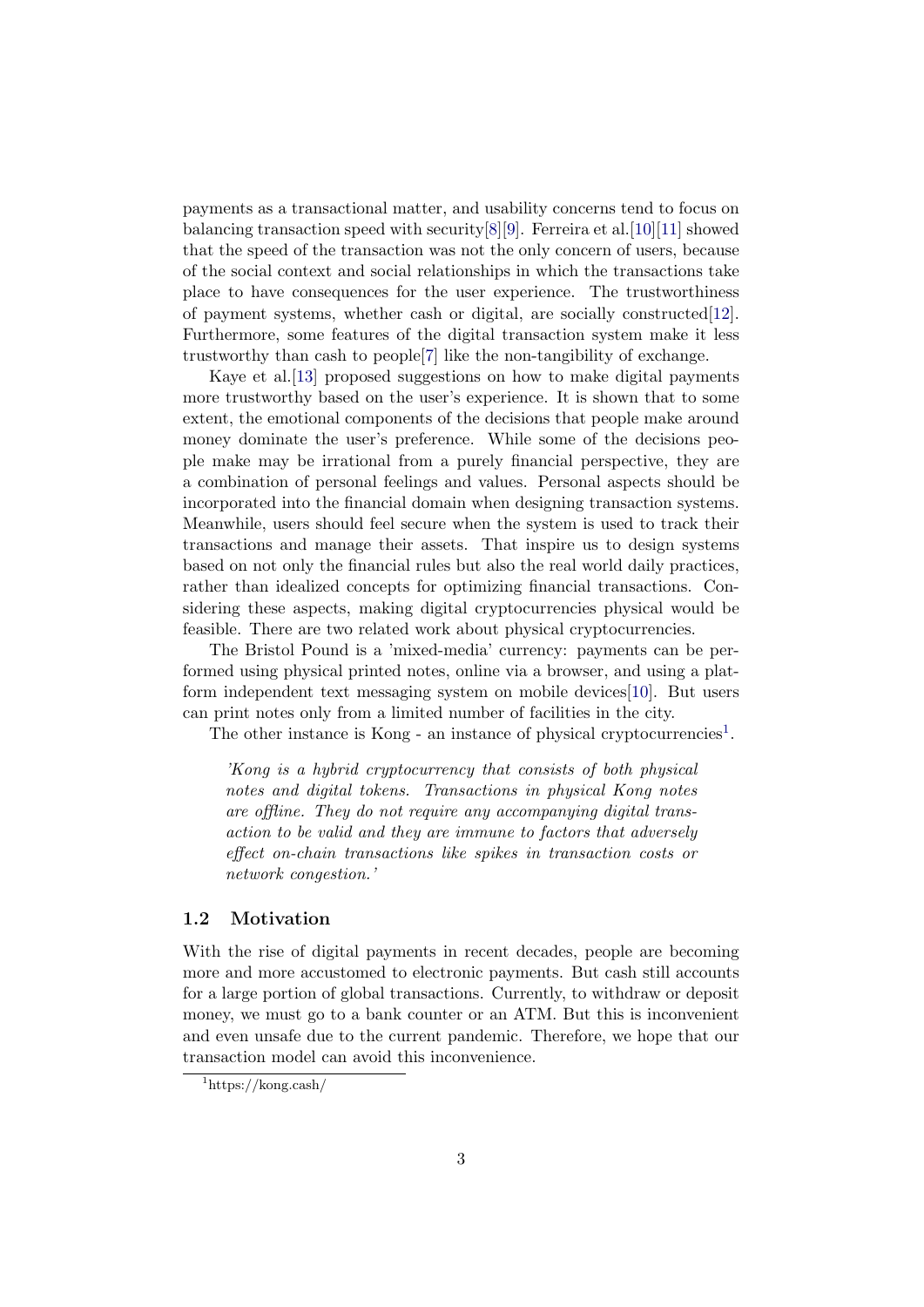Considering the means of payment people are used to, this inspires us that the combination of physical and digital cash is more effective and efficient in real life. There are two main goals the project wants to achieve in this project. The first one is that we want provide an easier conversion between physical and digital money. The second goal is to build a pure token-based transaction system. We want to make an analogy of the cash we used for thousands of years. We aim to valid cryptocurrency only based on the token itself, not the payer. Meanwhile we plan to design the cryptocurrency which can be verified offline.

In this report, the design and development of Web App are mainly introduced. We developed a Web App which achieved most of the function of our cryptocurrency transaction model via web pages: interacting with the central server and database, checking account information, making the account-to-account transaction, generating tokens and storing the tokens in the form of QR code, storing the QR code in a PDF file, printing digital cash. As a complement of the Android App, the Web App can be accessed in all platforms such as PC, laptop, iOS mobile phone, and Android mobile phone.

# <span id="page-4-0"></span>2 Project Overview

#### 2.1 Structure

As shown in Fig[.1,](#page-5-0) the model achieved two goals mentioned in section [1.2](#page-3-1) by building Android App and Web App which can be connected to a centralized database and a server. The database stored all users' information and the tokens and addresses of transactions. Transactions are conducted by interacting between App and database/server. Besides, a Bluetooth printer and NFC chips are needed for printing money.

#### 2.2 Token-based Cryptographic Transaction System

The main function of token-based cryptographic transaction system is to generate the physical token for transaction. A one-time used token address and an asymmetric key pair are needed. The one-time used token address is generated randomly by the server. The key pair is generated by applying RAS encryption algorithm. The algorithm is shown in Algorithm [1:](#page-5-1) first choose two different large prime numbers  $p$  and  $q$  at random and calculate  $N = p \times q$ ; then calculate  $\varphi(N)$  where  $\varphi$  is the Euler's totient function; choose an integer e which is smaller than  $\varphi(N)$  and mutually prime with  $\varphi(N)$ ; calculate the modular multiplicative inverse of e with respect to the modulus  $\varphi(N)$ ; obtain the public key and secret key by  $(e, N)$  and  $(d, N)$ respectively.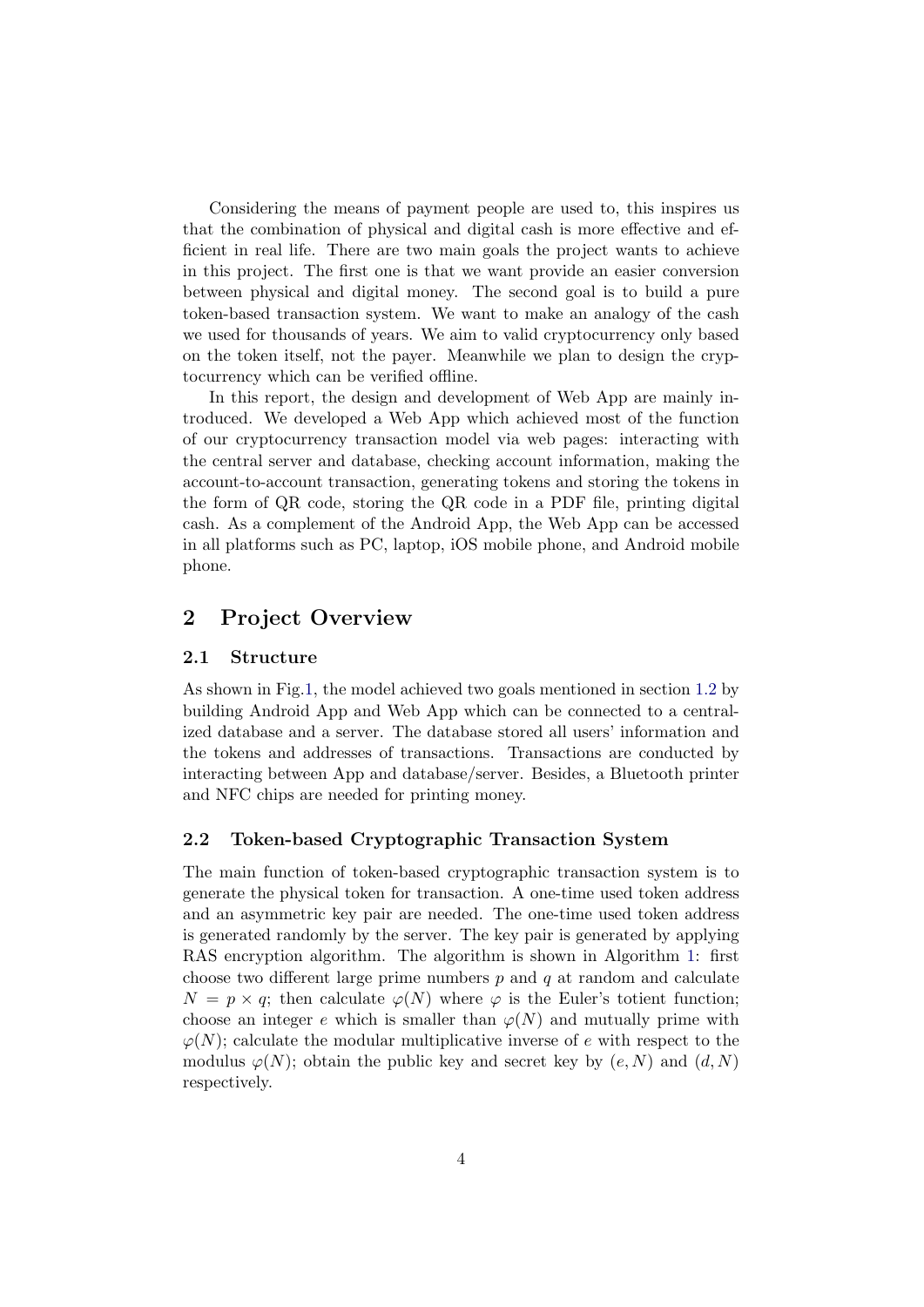

<span id="page-5-0"></span>Figure 1: Project structure

# Algorithm 1 RSA Encryption

<span id="page-5-1"></span>1: procedure KEY GENERATION

- 2: **Choose** two different primes  $p, q$ .
- 3:  $N = pq$ .
- 4:  $\varphi(N) = \varphi(p)\varphi(q) = (p-1)(q-1)$ , if N is prime,  $\varphi(N) = N 1$ .
- 5: Choose encryption exponent *e s.t.*  $gcd(e, \varphi(N)) = 1$ .
- 6: decryption exponent d s.t.  $ed = 1(mod \varphi(N)).$
- 7: **Output**  $pk = (e, N), sk = (d, N).$
- 8: procedure ENCRYPTION

9: 
$$
c = m^e \mod N.
$$

$$
10: \qquad m = c^d \mod N.
$$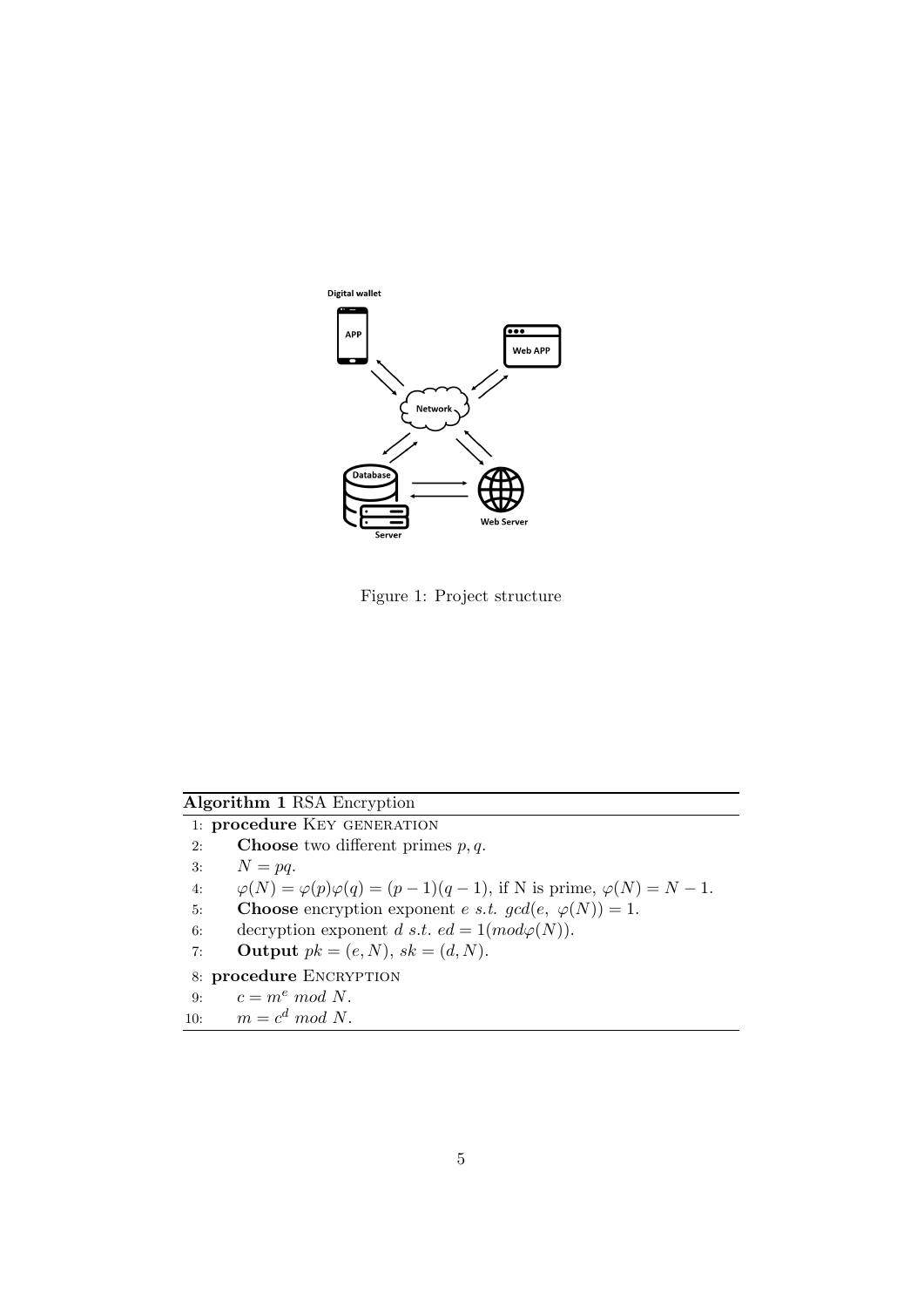

Figure 2: the process of generating token

<span id="page-6-0"></span>The process for generating physical token is shown in Fig.  $2^2$  $2^2$ . When a transaction is requested by user, the App will generate the RSA key pair locally and send the public key together with the required amount to the server. The server will check the sufficiency of balance. With the sufficient balance, the server will generates a random token address and store the amount and the public key in this address. After all operations, the server will send the token address back to the user. The physical token in the form of QR code is illustrated in Fig[.3](#page-7-0)

# 3 System Design

This section will show the design and development of the entire system of the Web App and Web Server which are served as complement of the Android App.

#### 3.1 High-Level Architecture

In order to develop a Web App and Web Server for the cryptocurrency transaction model, we applied a three-tier architecture, which is a kind of client-server architecture for the usage of web development. It consists of

<span id="page-6-1"></span><sup>2</sup> Inspired by Yu Chen, yuchen14@student.ethz.ch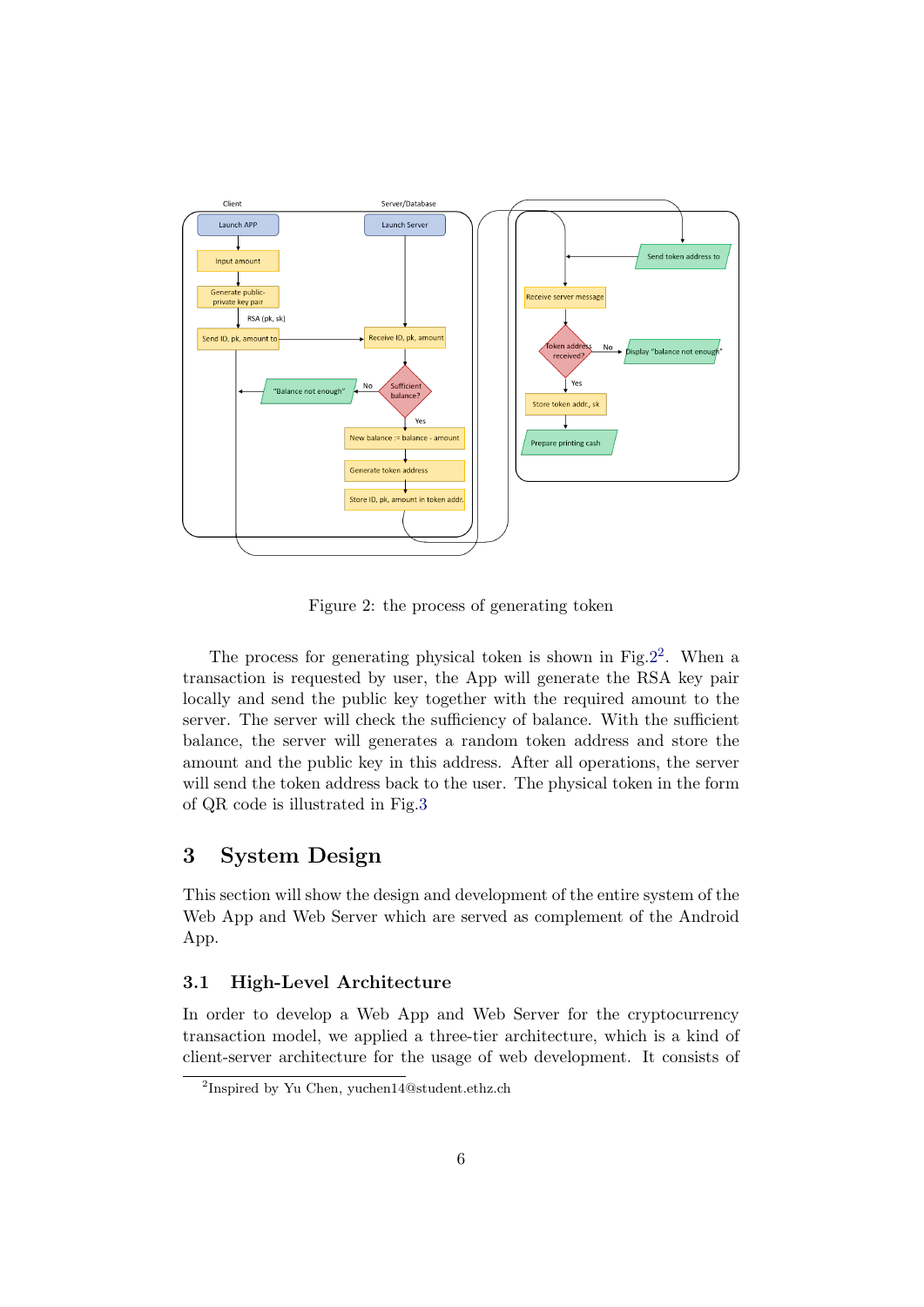

Figure 3: the physical token in the form of QR code

<span id="page-7-0"></span>a presentation layer, a business layer, and a persistence (data) layer<sup>[3](#page-7-1)</sup>. The communication flows between the layers are represented by<sup>[4](#page-7-2)</sup>:

```
Presentation <-> Business <-> Persistence
```
Presentation Layer is the topmost level of the application which contains the user interface(UI) and presents information to the user by building HTML pages and receiving user input through web forms requests. The Servlet's and JSP's combination is applied.

Business Layer contains all logic tied to the web application functionality which controls an application's functionality by performing detailed processing. The functionality of the business layer in this project is (1) initiating the transaction; (2) creating/deleting a new user account.

Persistence Layer includes the data persistence mechanisms (database servers, file shares, etc.) and the data access layer that encapsulates the persistence mechanisms and exposes the data which performs create, read, update and delete persistence operations, etc.

### 3.2 Architecture Details

The detailed architecture is shown in Fig[.4.](#page-8-0) The functions of each component are:

<span id="page-7-2"></span><span id="page-7-1"></span> $3$ https://en.wikipedia.org/wiki/Multitier\_architecture#Three-tier\_architecture

<sup>4</sup>https://stackoverflow.com/questions/286846/describe-the-architecture-you-use-forjava-web-applications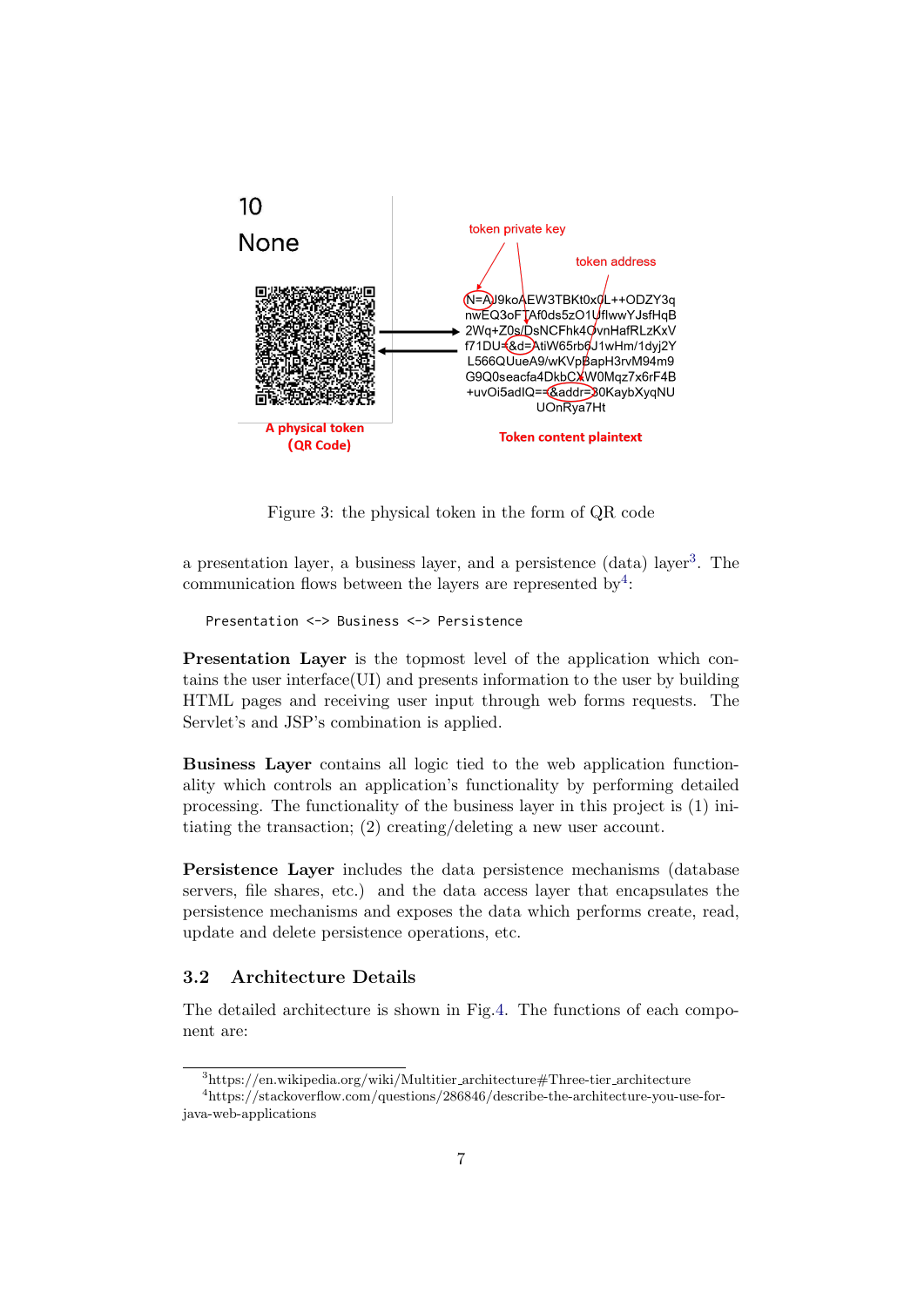

Figure 4: the architecture of Web App

<span id="page-8-0"></span>JSP for presenting and collecting input data.

Servlet for validating data, instantiating JavaBean, calling DAO to connect to the database, controling pages jumping.

Servlet filter for processing the request before it reaches the servlet, and the response when it leaves the servlet.

Servlet listener for listening to various operations of the Web App, and handling the events generated when the relevant operation is triggered.

DAO for connecting to the database and database operations such as: query, delete, modify, etc.

JavaBean for data encapsulation and transferring the query results between servlet and JSP pages.

## 4 Implementation Details

This section will introduce the detailed implementation methods which are used to build the Web App and Web Server. The presentation layer details contain the design of JSP code and web content. The details of business layer as well as the persistence layer will also be shown as the implementation of several user-defined Java packages. The procedure of the system will also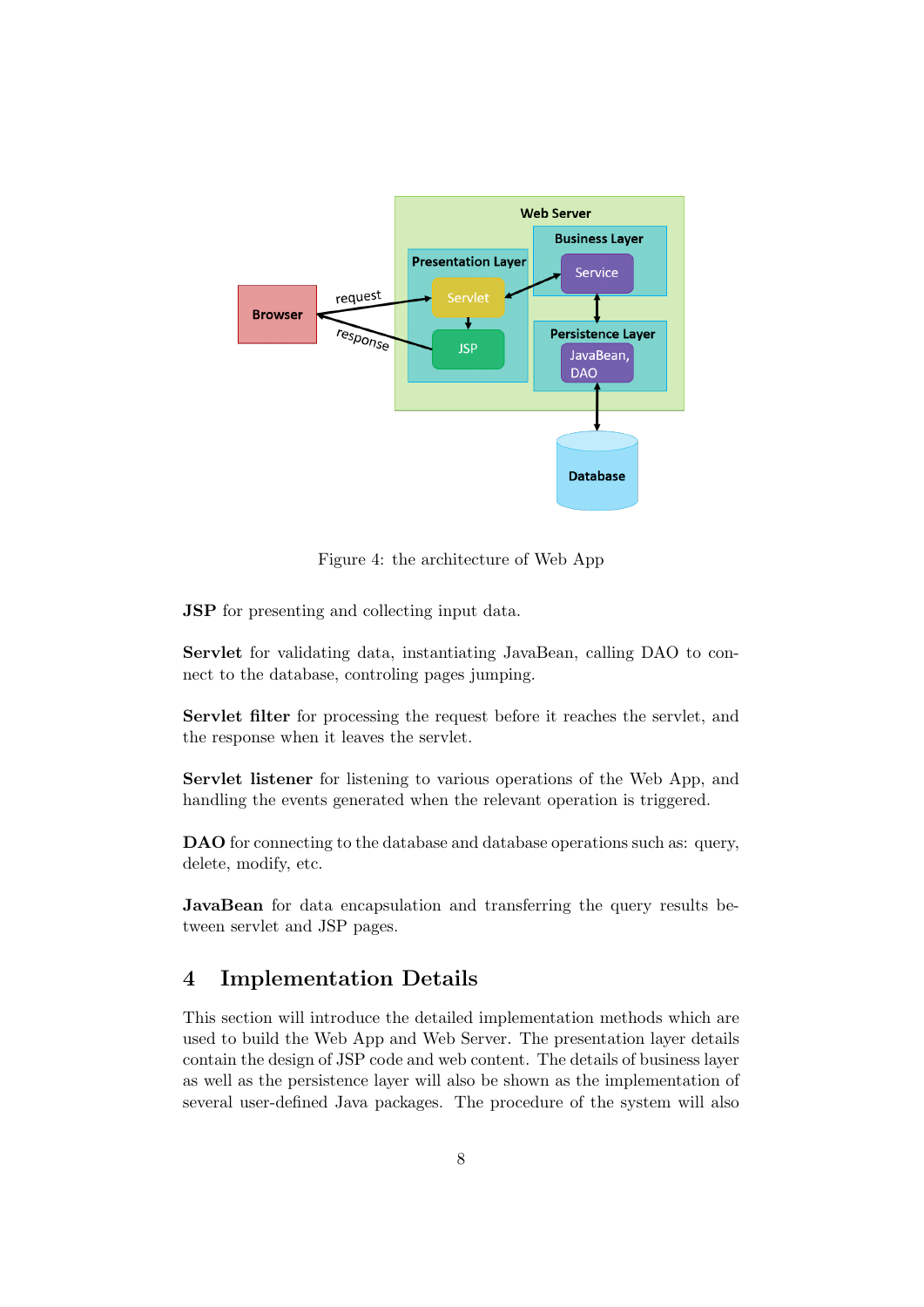be described.

## 4.1 Java Server Pages (JSP) and Web Content

The Java Server Pages (JSP) is applied to develop the Web App. There are some feasure about JSP. (1) JSP is a dynamic web development technology. It uses JSP tags to insert Java code into HTML pages. The tags wrap the Java code with **<% ... %>**. (2) JSP is a Java servlet that is mainly used to implement the user interface part of a Java web application. JSPs are written by combining HTML code, XHTML code, XML elements, and embedded JSP operations and commands. (3) JSP fetches user input data and accesses databases through web forms, and then dynamically creates web pages. (4) JSP tags have a variety of functions, such as accessing databases, recording user selection information, accessing JavaBeans components, etc. They can also send and share information among different web pages.

/Server/WebContent/login.jsp: It allows users to input the username and password. It will pass these two objects to check.jsp for further verification. It also contain the url to download the full user guide. After clicking the "Login" button, it will sent the username and password to check.jsp.

/Server/WebContent/check.jsp: It inherits/gets the parameters from the input of login.jsp and execute querying the validation of those combination in the database. If there is no such combination in every entry of the database, it will return "wrong password" or "username does not exist" depending on the circumstances. This is achieved by calling the class from Bean.DBBean package (which will be introduced in section 5.3). The two objects will compose the SQL querying sentences which will be executed via calling function in Bean.DBBean package.

/Server/WebContent/transaction.jsp: This web page will achieve the account-to-account transactions. Users are asked to input the payment account, payee account, and amount. It will first import two user-defined packages: service.UserService and util.DBUtil. After user clicks the "Transfer" button and the function successfully makes the connection between central server and database, the function userService.transfer() will be called and the required parameters will be passed into it.

/Server/WebContent/QRcodeInput.jsp: It generates the token and stores the token into a new text by importing the Bean.Crypto. It first parse all required parameters inheriting from the former input and store them in object value. With the function crypto.generateQRcontent(), the private key, address, and modulus will be obtained and be stored as a ciphertext. Then the ciphertext will be sent to QRcode.jsp.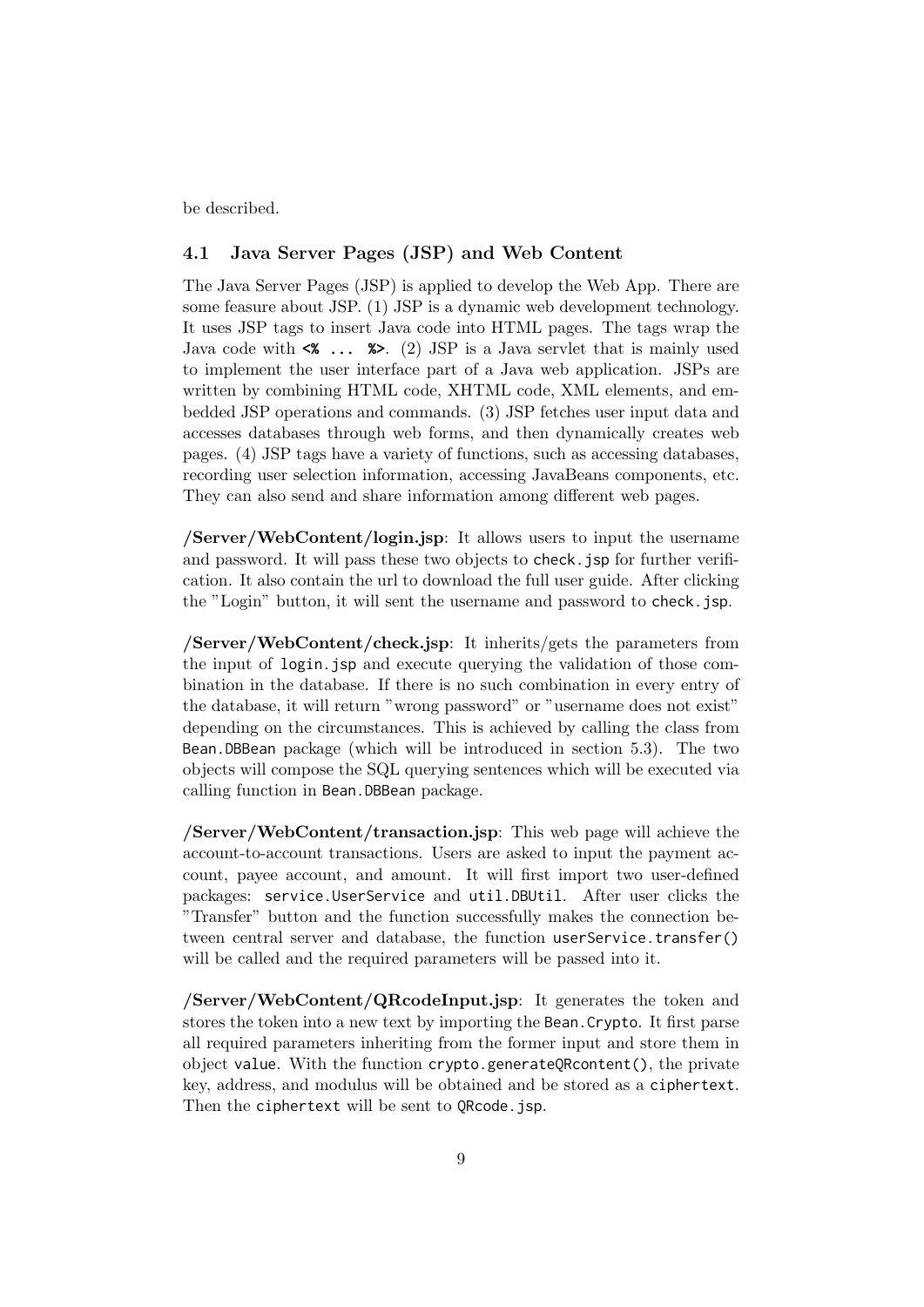/Server/WebContent/QRcode.jsp: It generates the QR code containing the private key, modulus, and address. It creates a new empty bit matrix with width and height of 300 pixels. Then the tokens will be encoded and be written into the bit matrix which will be stored as a gif file.

## 4.2 Data Access Object (DAO)

The data access object (DAO) is a pattern that provides an abstract interface to some type of database or other persistence mechanism. By mapping application calls to the persistence layer, the DAO provides some specific data operations without exposing details of the database<sup>[5](#page-10-0)</sup>. DAO design pattern provides a general pattern to simplify code and enhance the portability of the program.

In our project, JavaBean plays the same role as DAO. We also implement some component in the Bean package. DAO consists of 5 important parts: Database Connection Class, Value Object(VO), DAO interface, DAO Implementation Class and DAO Factory Class.

Database Connection Class A Java class for connecting to the backend database. The Java Database Connector (JDBC) driver was applied. There are two steps to make the connection: (1) register the driver class, (2) create the connection object and statement object. With the connection, queries with the statement object can be executed. Four parameters are required to make a database connection: database driver class DBDriver, database connection URL, username, and password.

VO is a Java class corresponding one-to-one with the database table. Contains properties that correspond one-to-one with the database table fields. VO provides an object-oriented method to manipulate the database. The DAO interface performs database operations by calling VO. The VO is store in src/entity/UserInfo.java.

DAO interface defines all user operations, such as writing, deleting and querying records.

DAO Implementation Class implementation of DAO interface and corresponding methods.

DAO Factory Class to get the specific DAO implementation class.

<span id="page-10-0"></span> $5$ https://en.wikipedia.org/wiki/Data\_access\_object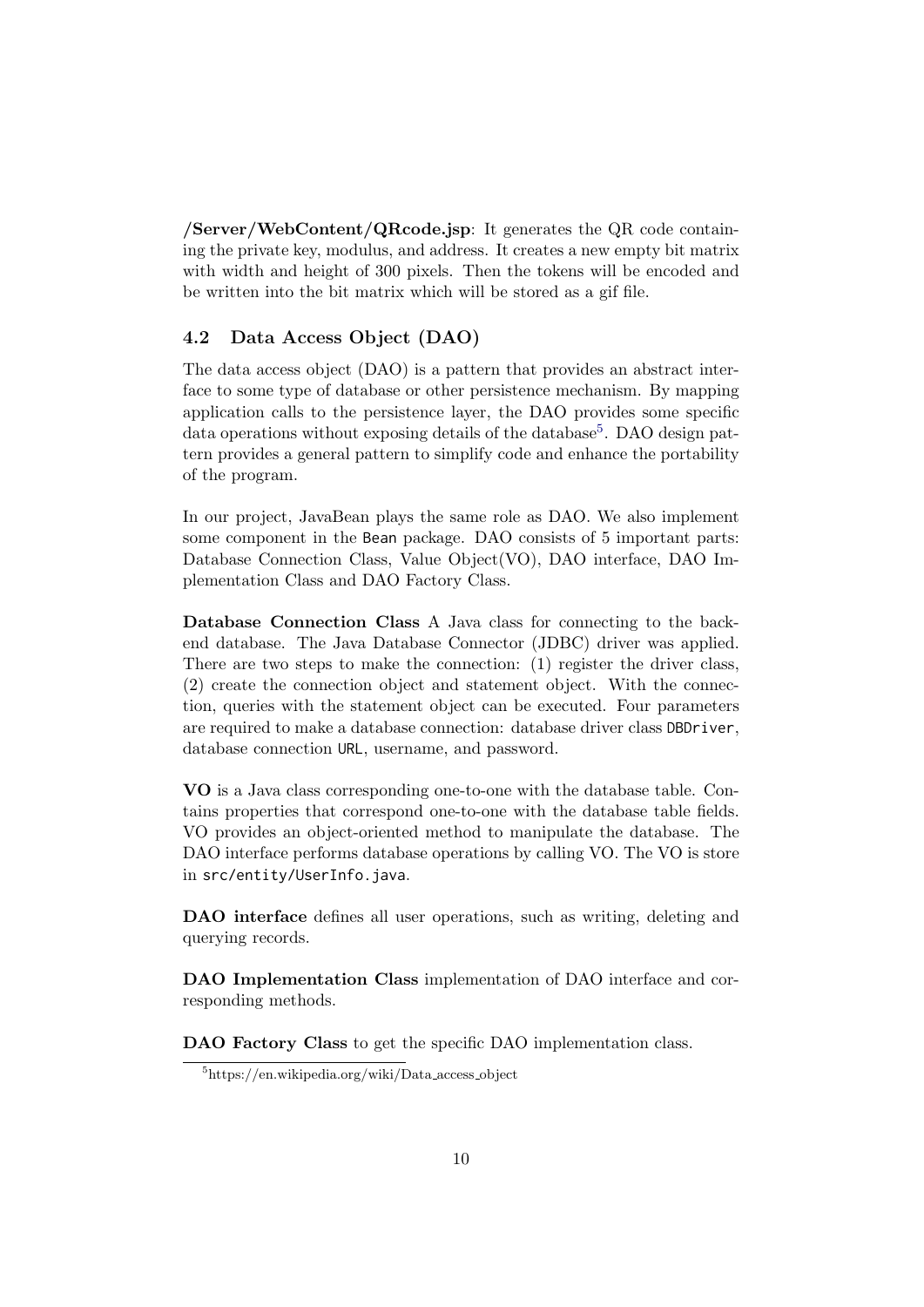#### 4.3 Java Packages and Procedures

We write several Java packages to build the Web App and Web Server. Those Java packages are main content of this part. The detailed code map consisting of Java packages and Java file is shown in Fig[.5.](#page-13-0)

Server/src/Bean/Crypto.java: This generates the public-private key pair to print the physical cash based on the RSA algorithm as mentioned above. The key is stored in the token and printed as QR code. The Java code generateing public-private key pair is as follows:

```
keypair = RSAUtils.generateRSAKeyPair(512);
2 RSAPublicKey publicKey = (RSAPublicKey) keypair.getPublic();
3 RSAPrivateKey privateKey = (RSAPrivateKey) keypair.getPrivate();
4
5 /* parameter e */
6 pk_exp = Base64Utils.encode(publicKey.getPublicExponent().toByteArray());
7 /* parameter d */
   sk_exp = Base64Utils.encode(privateKey.getPrivateExponent().toByteArray());
9 /* parameter N */
10 modulus = Base64Utils.encode(publicKey.getModulus().toByteArray());
```
Server/src/Bean/DBBean.java, Server/src/util/DBUtils.java: These are served as part of the DAO function. Use the Java Database Connector (JDBC) driver, an API defining how a client can access a database, to establish the connection between the central server and the MySQL database.

Server/src/dao/UserDAO.java: It contains the basic functions of the model.

Logincheck: It takes username and password as parameters. First this procedure start the connection between the central server and database. Then certain entry from the database is selected and is used to verify the right matching between username and password. If those combination exists, the detailed information of the account will be returned. Otherwise 0 will be returned and it shows that the username or password is wrong or the account does not exist.

Displayinfo: After checking the login information, the detailed information consisting of balance, email, telephone will be shown on the web page. This procedure is achieved by fetching the whole entry (certain account) of the database.

Exetransaction: The procedure achieves the accout-to-account transaction function. Users need to input the payee account, the payment account, and the amount. It will first verify the payee and payment accounts. If the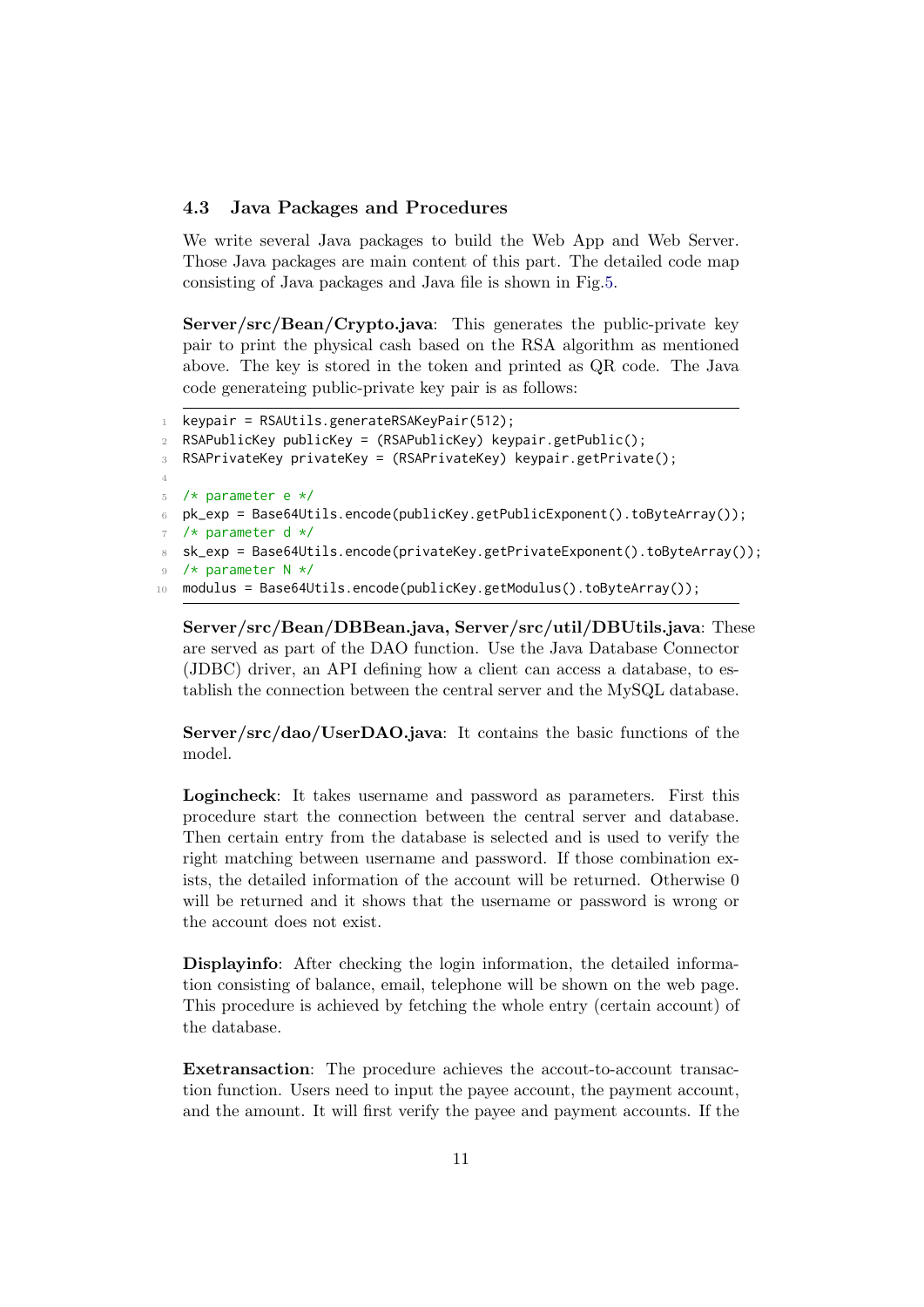payee account is invalid, it will return TYPE ID FAILED. If the payee account and the payment account are the same, it will return TYPE SELF FAILED. After verification, this function will check the account balance. If the account balance is insufficient, the procedure will be interrupted and the function will return TYPE\_AMOUNT\_FAILED. Only when all rules are followed, the money will be transferred successfully and the function will return TYPE\_TR\_SUCCESS.

Cryptotransfer: This procedure is used to generate the tokens to be stored as a PDF file via web page. It takes address, value, account id, N (modulo) and public key as parameters. The PDF saving process is achieved by window.print() in QRcode.jsp. If the tokens are successfully created, the balance of the payment account will be updated and a new entry containing address, value, N, public key and crpto time will be inserted into crypto- $transferdb<sup>6</sup>$  $transferdb<sup>6</sup>$  $transferdb<sup>6</sup>$ .

In addition to what we have mentioned above, it is important to emphasize the **service** package. It contains **/Server/src/service/UserService.java** which defines several operation functions such as  $(1)$  showing account info, (2) transferring money account-to-account, (3) generating tokens to cryptotransfer by calling function from **UserDAO.java** (DAO layer). The function of showing the account information is obtained by implementing:

```
1 package service;
2
   import java.sql.Connection;
   import java.sql.SQLException;
5 import java.util.List;
6
   import dao.UserDAO;
8 import util.DBUtil;
9 import entity.UserInfo;
10
11 public class UserService {
12 UserDAO userDAO = new UserDAO();
13 public String login(Connection conn, String username, String password) {
14 UserInfo userInfo = new UserInfo();
15 userInfo.setUsername(username);
16 userInfo.setPassword(password);
17 return userDAO.logincheck(conn,userInfo);
18 }
19
20
21 public Object[] accountinfo(Connection conn, int account_id) {
22 return userDAO.displayinfo(conn,account_id);
23 }
```
<span id="page-12-0"></span><sup>6</sup>This is developed by Shenyi Wang, shewang@student.ethz.ch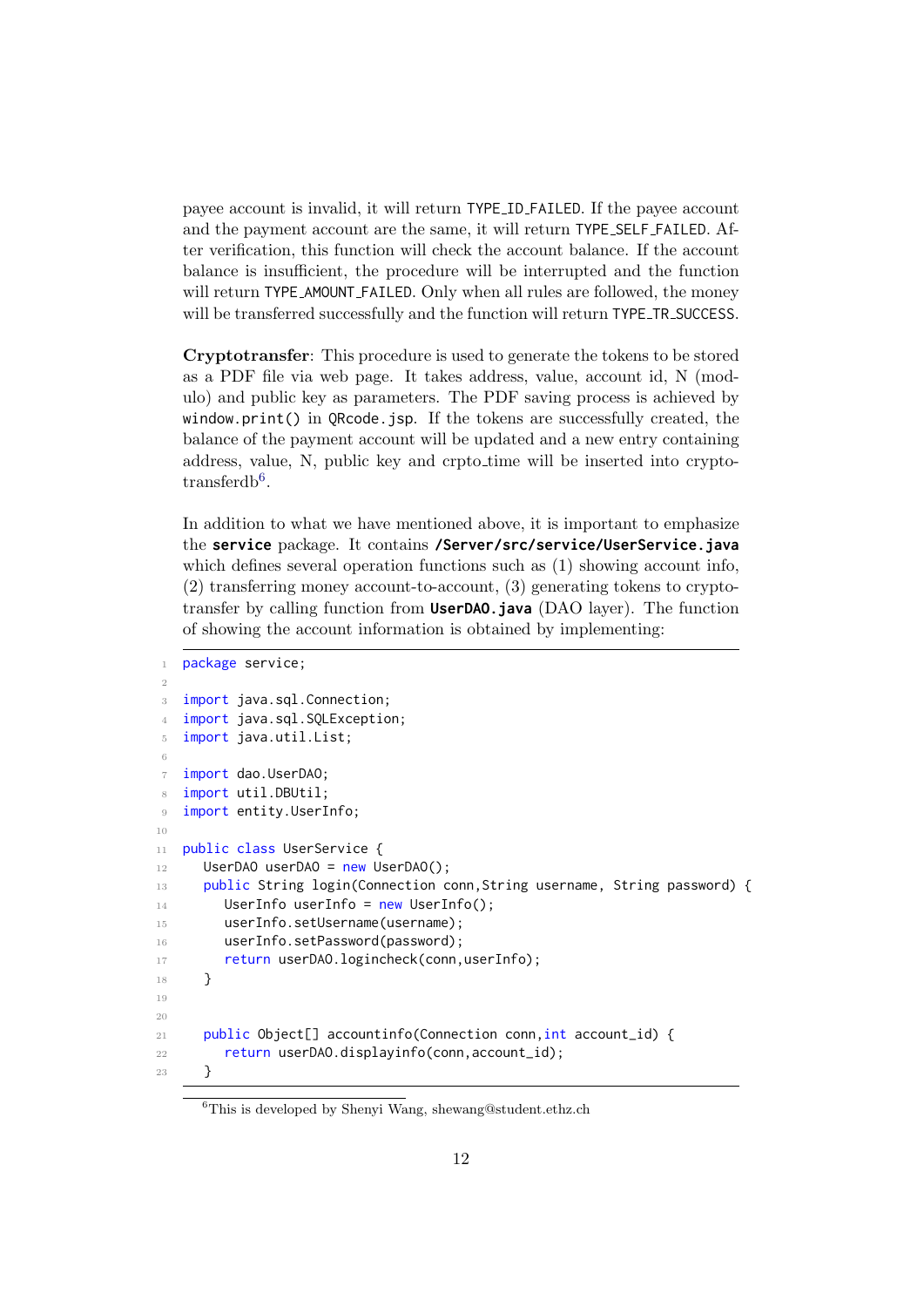

Figure 5: Java package and Java file

<span id="page-13-0"></span>In the **UserService.java**, it is achieved by calling userDAO.displayinfo().

#### 4.4 Function and User Interface (UI)

Fig[.6](#page-14-0) shows the function and UI of the Web App. After successfulf login, the detailed account information is shown and there are two functions users can choose: generating QR code for printing digital money and directly transferring money to other users. For generating QR code, a sufficient amount of money needs inputting into the input field. Then the QR code can be downloaded as PDF format. For the online transaction, users need to enter the sufficient amount and payee's ID. How the Web App interact with server and database is similar with the method introduced in Sec. 2.

# 5 Result and Discussion

The Web App can be accessed via

#### <http://82.130.102.183:8080/WebServer/login.jsp>

The Web App is a simplification and complement of the Android App, focusing only on the user's functions. For the merchant who wants to have the functions the same as Android App such as returning change to customer, canceling the payment at any time, changing the price at any time, more work is needed to develop a Web App supporting offline payment. However this is a good try to explore applying our idea to different platform.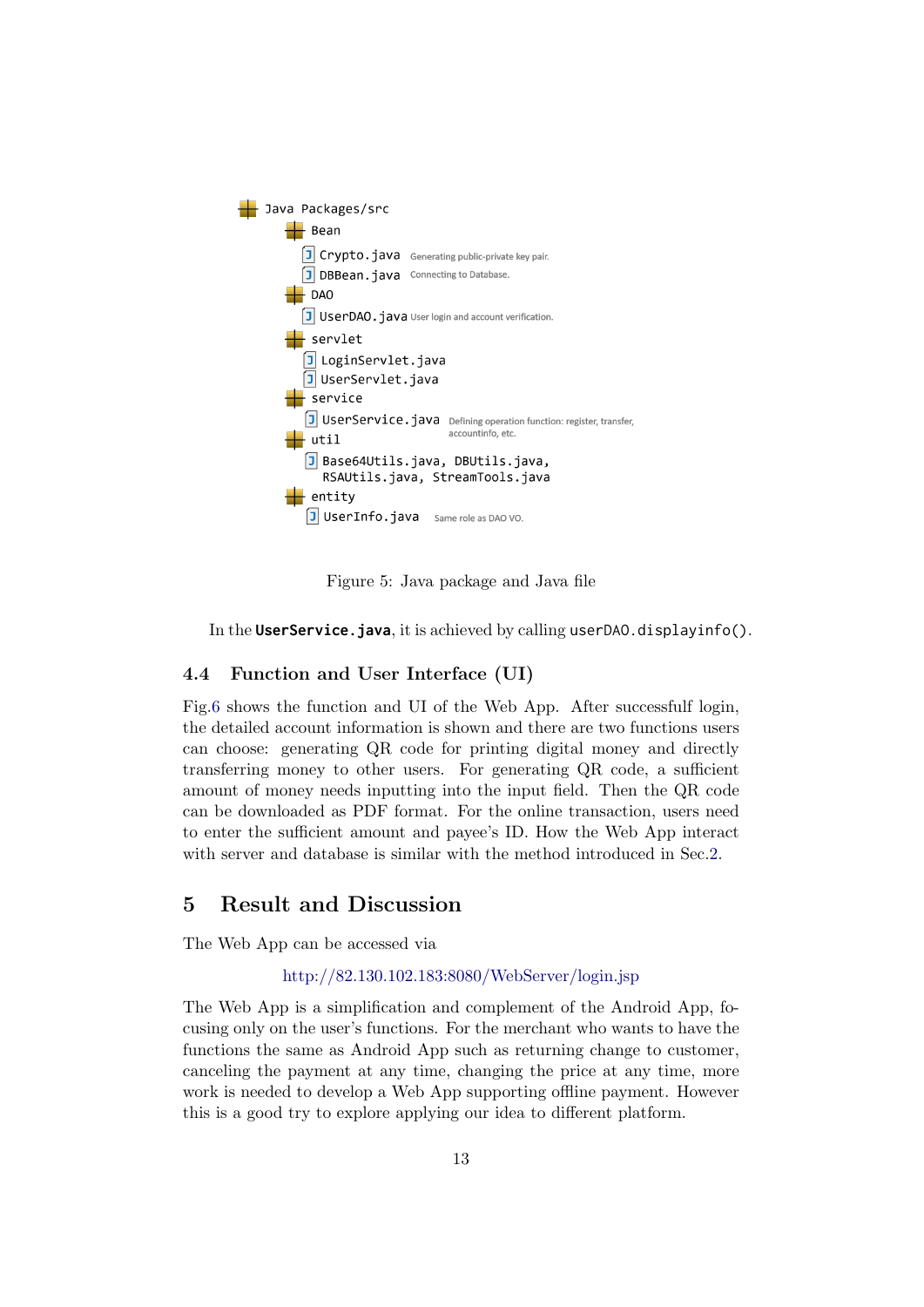<span id="page-14-0"></span>

Figure 6: the operation function and UI of the Web App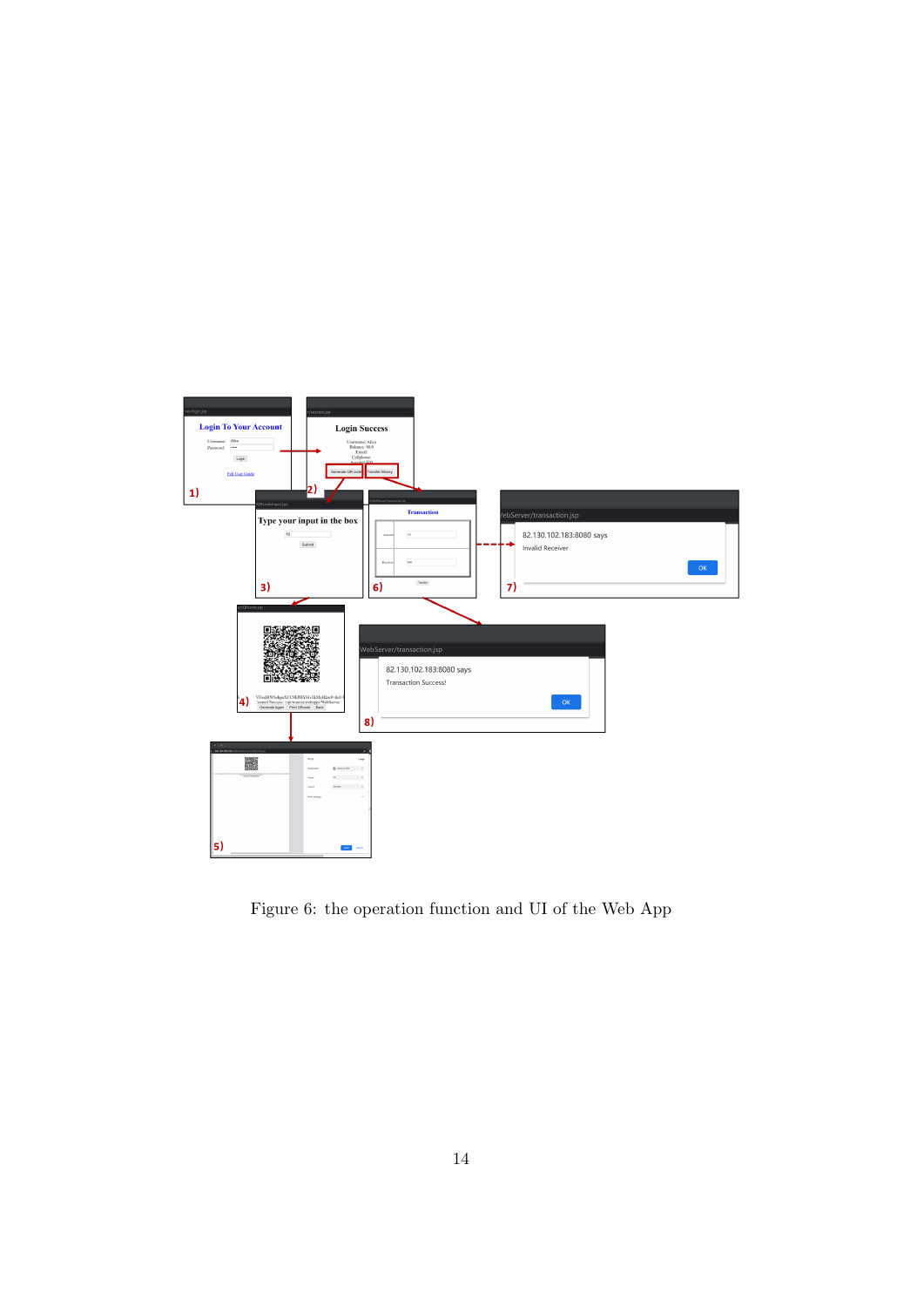## References

- <span id="page-15-0"></span>[1] Peters, G., Panayi, E., Chapelle, A.: Trends in cryptocurrencies and blockchain technologies: A monetary theory and regulation perspective. In: Journal of Financial Perspectives. Volume 3. (November 2015)
- <span id="page-15-1"></span>[2] Chaum, D.: Blind signatures for untraceable payments. In: Advances in Cryptology, Springer, Boston, MA (1983)
- <span id="page-15-2"></span>[3] Nakamoto, S.: Bitcoin: A peer-to-peer electronic cash system. Technical report, Manubot (2019)
- <span id="page-15-3"></span>[4] Swan, M.: Blockchain: Blueprint for a new economy. O'Reilly Media, Inc. (2015)
- <span id="page-15-4"></span>[5] Christidis, K., Devetsikiotis, M.: Blockchains and smart contracts for the internet of things. Ieee Access 4 (2016) 2292–2303
- <span id="page-15-5"></span>[6] Mehmood, H., Ahmad, T., Razaq, L., Mare, S., Usmani, M.Z., Anderson, R., Raza, A.A.: Towards digitization of collaborative savings among low-income groups. Proc. ACM Hum.-Comput. Interact. 3(CSCW) (November 2019)
- <span id="page-15-6"></span>[7] O'Neill, J., Dhareshwar, A., Muralidhar, S.: Working digital money into a cash economy: The collaborative work of loan payment. Computer Supported Coop Work '26 (2017) 733–768
- <span id="page-15-7"></span>[8] Balan, R.K., Ramasubbu, N., Prakobphol, K., Christin, N., Hong, J.: mferio: the design and evaluation of a peer-to-peer mobile payment system. In: Proceedings of the 7th international conference on Mobile systems, applications, and services. (2009) 291–304
- <span id="page-15-8"></span>[9] Lehdonvirta, V., Soma, H., Ito, H., Yamabe, T., Kimura, H., Nakajima, T.: Ubipay: minimizing transaction costs with smart mobile payments. In: Proceedings of the 6th international conference on mobile technology, application & systems. (2009) 1–7
- <span id="page-15-9"></span>[10] Ferreira, J., Perry, M.: Building an alternative social currency: Dematerialising and rematerialising digital money across media. In: Proceedings of HCI Korea. HCIK '15, Seoul, KOR, Hanbit Media, Inc. (2014) 122–131
- <span id="page-15-10"></span>[11] Ferreira, J., Perry, M., Subramanian, S.: Spending time with money: From shared values to social connectivity. In: Proceedings of the 18th ACM Conference on Computer Supported Cooperative Work Social Computing. CSCW '15, New York, NY, USA, Association for Computing Machinery (2015) 1222–1234